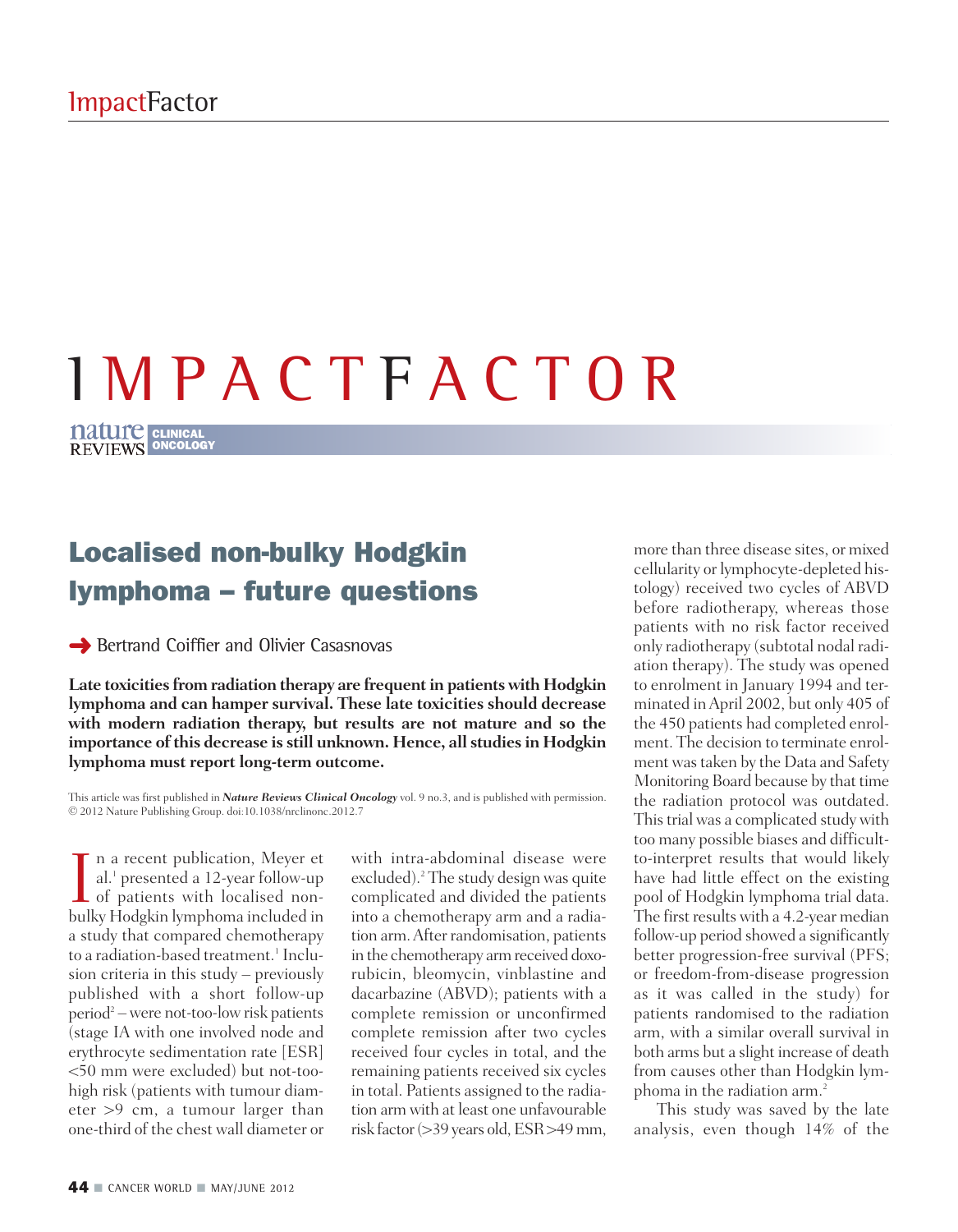patients were lost to follow up; <sup>1</sup> late results (median follow-up period 11.3 years) showed a lower 12-year PFS (87% vs 92%; hazard ratio [HR] 1.91; *P*=0.05) but an improved 12-year overallsurvival rate (94% vs 87%; HR 0.50; *P*=0.04) for the patients in the chemotherapy arm compared with the radiotherapy arm. This longer overall survival was related to a lower number of patients dying from causes other than Hodgkin lymphoma (12 deathsin the ABVD arm versus 24 in the radiation arm). These numbers will likely continue to increase because the number of secondary cancers is much higher in the radiation-based arm than the chemotherapy arm (23 vs 10). These results raise several questions: first, what is a good balance between chemotherapy and radiotherapy in patients with localised Hodgkin lymphoma? Second, is it possible to reduce the intensity of therapy in some patients? Third, when can results from a randomised study be considered definitive in patients with Hodgkin lymphoma? Finally, what is the best endpoint for future studies in patients with Hodgkin lymphoma?

The current treatment for localised Hodgkin lymphoma – a short course of chemotherapy plus low-dose involved-field radiotherapy – cures over 90% of patients. 3,4 To increase this cure rate, deaths after relapse or from other causes need to be decreased or avoided. The treatment of relapsed patients has improved recently with the use of high-dose therapy with stem-cell transplants and new drugs. The ABVD regimen was associated with few severe late complications; secondary myelodysplastic syndrome (MDS) or acute myeloid leukaemia (AML) are rare and the dose of doxorubicin is usually too low to induce cardiac failure. <sup>5</sup> By contrast, MDS and AML are more fre-

quent with combined therapy, and secondary solid tumours increase over time after radiotherapy. <sup>6</sup> The 30-year incidence of secondary cancers with mantle radiation therapy is around 30% but decreases by 60% to 12% with involved-field radiation therapy. The long term follow-up of another trial – EORTC/GELA H10 – will give insights on the risk of a secondary cancer after involved-node radiation therapy. Cardiovascular complications are also more frequent after radiotherapy, even though they are less common now with the standard use of involved-field radiation therapy. 7

Is it possible to reduce the use of radiotherapy or to reserve it for a subgroup of patients with localised Hodgkin lymphoma? To date, two studies comparing results of chemotherapy alone versus the combined modality have been reported with a short follow-up period; these studies demonstrated either no PFS benefit <sup>8</sup> or a marginally better PFS<sup>9</sup> for the combined modality and the same overall survival for both treatment modalities.<sup>8,9</sup> To a certain extent, the Meyer et al. 1,2 study also compared both modalities, as 73% of the patients included in the radiation arm received a combination of chemotherapy plus radiation. However, long-term outcome favours the chemotherapy arm, the extended radiation arm being hampered by an excess of death due to late toxic effects. 1

On the basis of these three studies, 1,2,8,9 there is no clear evidence that we can safely omit a modern radiotherapy treatment in all patients with localised non-bulky Hodgkin lymphoma because PFS results are controversial and data on long-term overall survival with current combined treatments are unavailable.

Recently, response-adapted therapy has emerged as a new concept that is supported by the development of func-

## **Practice points**

- Radiotherapy is associated with late toxic effects
- **■** Long-term follow up (>10 years) should be mandatory in Hodgkin lymphoma trials
- Chemotherapy alone might be sufficient treatment for selected patients

tional imaging. In this therapy design, patients achieving complete remission as determined by <sup>18</sup> FDG PET assessment after two chemotherapy cycles will not receive radiotherapy, but those without a complete remission will. To generalise this idea, randomised studies must show that these patients with early complete remission will not have a shorter survival than those receiving radiotherapy. Preliminary results of PET relevance to identify patients eligible for radiotherapy are in favour of this hypothesis, at least in advancedstage Hodgkin lymphoma. <sup>10</sup> However, the majority of these studies are ongoing and definitive results have not yet been published. Involved-field radiation therapy remains the standard treatment for these patients until such results demonstrate that radiotherapy is not necessary in early responders. Furthermore, an additional issue to address is establishing suitable rules for interpreting interim PET scan results.

The trial published by Meyer et al.<sup>1,2</sup> is also remarkable because results were modified from the early<sup>2</sup> to the later <sup>1</sup> report.Although PFS results did not change, overall survival changed from the same in both arms to being better in the chemotherapy arm, because of late toxic events in the radiotherapy arm. Clearly, for diseases in which overall survival is very good, such as localised Hodgkin lymphoma,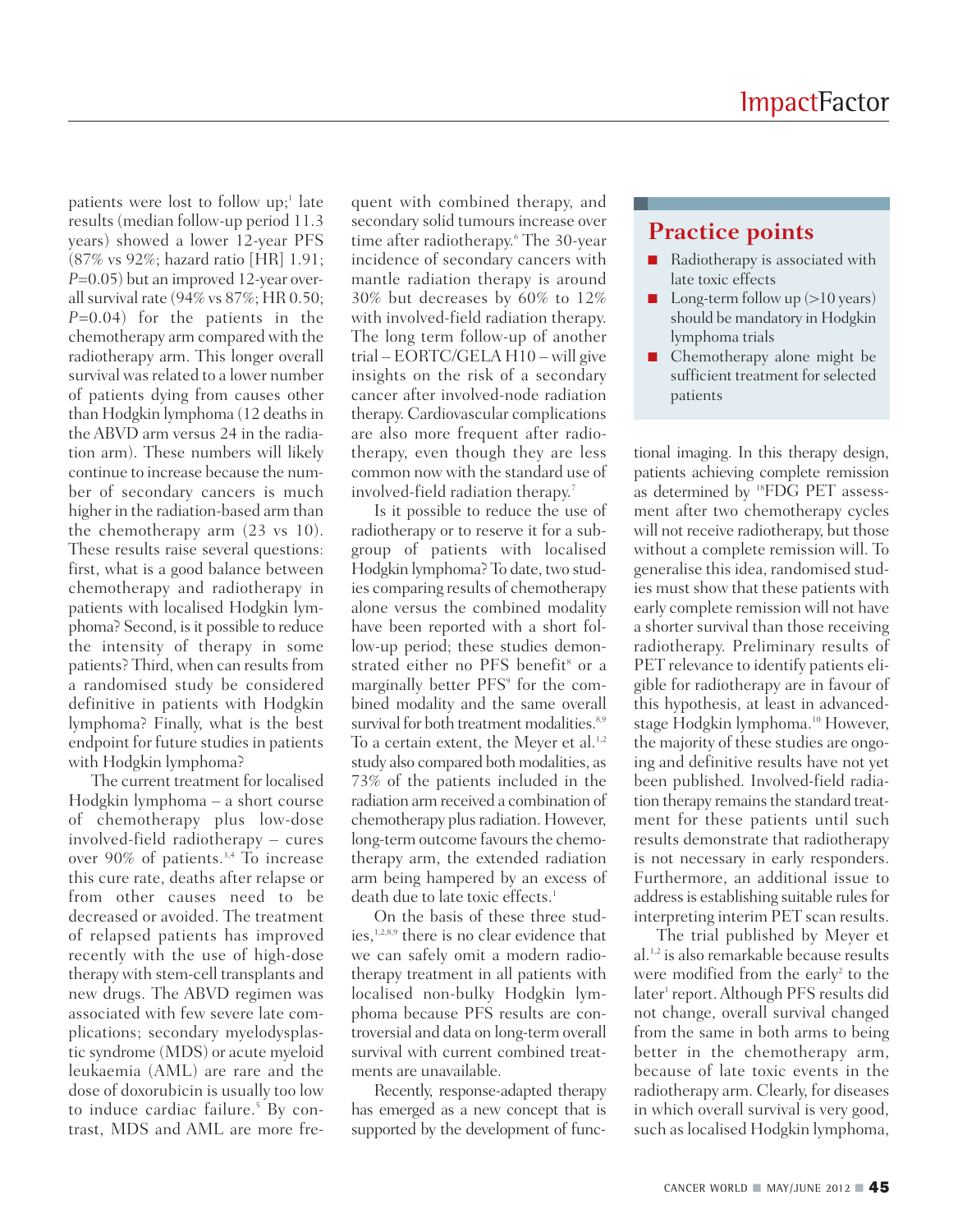results must not be reported early on and a minimum of 10 years is necessary to allow the analysis of the late effects and deaths caused by late toxic effects.

It is too frequently the case that study reports from trials in patients with Hodgkin lymphoma or non-Hodgkin lymphomas are published with less than five years of follow up. These early results are important, particularly if there is a difference in overall survival, or if a potential change for clinical practice is reported, but they must be called 'preliminary' and followed by the publication of mature results.

This recommendation for the publication of mature results leads to the evaluation of endpoints of studies that assessthe first-line treatment of treatment-naive patients. Assessment of PFS allows the evaluation of the efficacy of the tested therapy, but not late toxicity. When there is a large difference between the two arms (larger

than 20%), the early results are usually confirmed by late results; however, when the difference is small (less than 10%) results must be called preliminary and need to be confirmed by other studies and/or by mature results.

In summary, our first goal is to cure patients with cancer, but when long-term survival is over 90%, we need to look at the possible toxic effects of treatment on survival. All randomised studies showing a benefit in the experimental arm must be reported with a median follow-up longer than 10 years to allow this assessment to be completed.

### **References**

1. RM Meyer et al. ABVD alone versus radiation-based therapy in limited-stage Hodgkin's lymphoma. *NEJM* http://dx.doi.org/10.1056/NEJMoa1111961 2. RM Meyer et al. (2005) Randomized comparison of ABVD chemotherapy with a strategy that includes radiation therapy in patients with limited-stage Hodgkin's lymphoma: National Cancer Institute of Canada Clinical Trials Group and the Eastern Cooperative Oncology Group. *JCO* 23, 4634–42 3. A Engert et al. (2010) Reduced treatment intensity in patients with early-stage Hodgkin's lymphoma.

*NEJM* 363:640–652

4. JO Armitage. (2010) Early-stage Hodgkin's lymphoma. *NEJM* 363:653–662

5. D Hodgson. (2011) Late effects in the era of modern therapy for Hodgkin lymphoma. *Hematology Am Soc Hematol Educ Program* 2011:323–329 6. AJ Swerdlow et al. (2011) Second cancer risk after chemotherapy for Hodgkin's lymphoma: a collaborative British cohort study. *JCO* 29:4096–4104 7. BM Aleman et al. (2003) Long-term cause-specific

mortality of patients treated for Hodgkin's disease. *JCO* 21:3431–39

8. DJ Straus et al. (2004) Results of a prospective randomized clinical trial of doxorubicin, bleomycin, vinblastine, and dacarbazine (ABVD) followed by radiation therapy (RT) versus ABVD alone for stages I, II, and IIIA nonbulky Hodgkin disease. *Blood* 104:3483–89

9. H Eghbali et al. (2005) Comparison of three radiation dose levels after EBVP regimen in favorable supradiaphragmatic clinical stages I-II Hodgkin's lymphoma: preliminary results of the EORTC-GELA H9-F trial [abstract]. *Blood* 106:a240 10. A Engert et al. (2011) Reduced intensity of chemotherapy and PET-guided radiotherapy in patients with advanced stage Hodgkin lymphoma: The GHSG HD15 final results [abstract]. *Ann Meeting Am Soc Hematol* a589

### **Author affiliations**

Bertrand Coiffier, Department of Haematology, Centre Hospitalier Lyon-Sud, Pierre-Bénite, France; Olivier Casasnovas, Department of Haematology, Hôpital le Bocage, Dijon, France

# **First-line bevacizumab for ovarian cancer – new standard of care?**

## **→** Susana Banerjee and Stan Kaye

Demonstration of the clinically significant activity of bevacizumab in advanced**stage ovarian cancer has attracted a great deal of interest. Here, we summarize the two positive phase III trials thatled to EMAapproval of bevacizumab as first-line therapy and discuss the optimum use of the drug in this disease.**

This article wasfirst published in *Nature Reviews Clinical Oncology* on 28 February 2012, and is published with permission. © 2012 Nature Publishing Group. doi:10.1038/nrclinonc.2012.28

In December 2011, two positive<br>phase III trials<sup>1,2</sup> that assessed beva-<br>cizumab in patients with ovarian can-<br>cer were reported in the New England n December 2011, two positive phase III trials<sup>1,2</sup> that assessed bevacer were reported in the *New England Journal of Medicine*; these results led to

the EMA approval of the drug as first-line treatment in combination with carboplatin and paclitaxel for this disease. 3 Bevacizumab is currently the most widely tested antiangiogenic agent for the treatment of cancer.Bevacizumab is amonoclonal antibody that targets the VEGF pathway, which has a critical role in ovarian function as well as in the spread of ovarian cancer.<sup>4</sup> Therefore, positive results from clinical trials assessing bevacizumab in this notoriously difficult-to-treat disease have been eagerly anticipated.

The first study (GOG-0218) was reported by Burger et al. <sup>1</sup> andwas a double-blind, three-arm, placebo-controlled study in 1873 patients with newly diagnosed stage III (incompletely resected with residual disease  $>1$  cm) or stage IV epithelial ovarian cancer. Patients were randomly assigned to one of three treatments: combination chemotherapy (carboplatin–paclitaxel), carboplatin– paclitaxel chemotherapy plus concurrent bevacizumab, or carboplatin–paclitaxel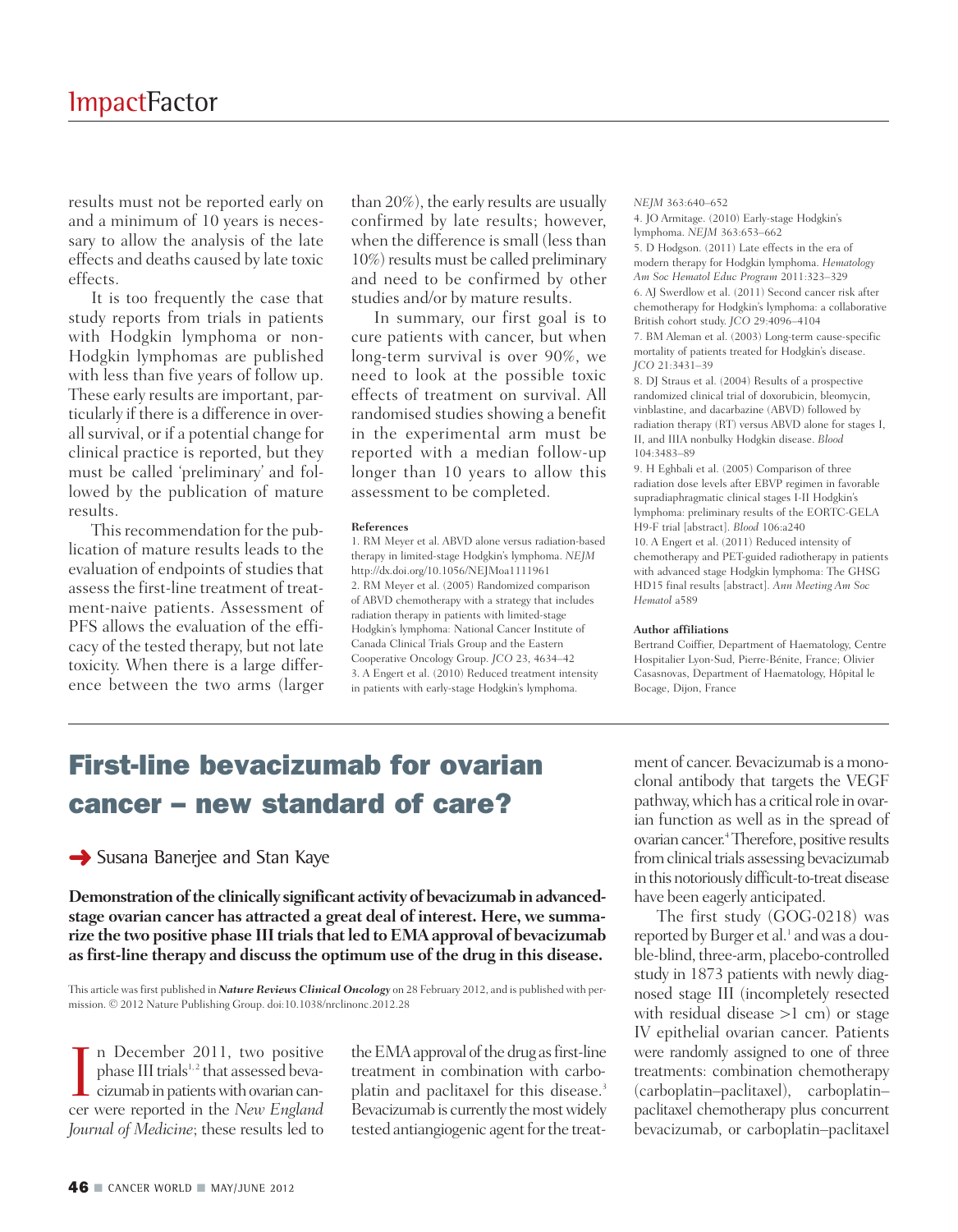chemotherapy plus concurrent and maintenance bevacizumab. The bevacizumab dose was 15 mg/kg for up to 22 cycles (15monthstotal).After a protocol amendment, stage III patients with macroscopic residual disease of ≤1 cm were also included. Nevertheless, all patients enrolled had advanced-stage disease and their overall outlook was worse than those patients assessed in the second study, ICON7. $^{\rm 2}$ 

Perren et al. <sup>2</sup> published the results from the ICON7 study. The trial randomly assigned patients to one of two arms: 1528 patients received carboplatinpaclitaxel chemotherapywith orwithout concurrent and maintenance bevacizumab. Bevacizumab was given at 7.5 mg/kg (half the dose used in GOG-0218) for a total of 18 cycles (12 months total). In this trial, 9% of patients had highrisk, early-stage disease (FIGO stage I or IIA, clear cell or grade 3 histology) whereas 30% were at the highest risk for progression (FIGO stage IV, or stage III and >1 cm residual disease).

The primary endpoint in both trials was progression-free survival (PFS), which was evaluated using RECIST and Gynecologic Cancer Intergroup (GCIG) CA125 criteria in GOG-0218; only RECIST criteria were included in the assessment in ICON7. Despite key differences, for both studies the primary endpoint was met for concurrent and maintenance bevacizumab. In GOG-0218, median PFS was extended by 3.8months(14.1months vs10.3months; *P*<0.001). <sup>1</sup> In the ICON7 trial, the median PFS was 17.3 months in the chemotherapy-alone arm compared to 19.0 months with the addition of bevacizumab (HR 0.81; *P*=0.004). 2

In GOG-0218, an additional analysis was carried out that did not take account of CA125 progression (that is, only interpreting the response based on RECIST criteria); in this analysis, the median PFS was six months longer in the group receiving bevacizumab (concurrent and as maintenance) compared to the chemotherapyalone control arm (12 months vs 18 months; HR 0.645; *P*<0.001). <sup>1</sup> However, this analysis, which was required by the regulatory agencies, has been criticised owing to the bias associated with unequal censoring in the two arms.

In ICON7, the magnitude of PFS improvement is relatively modest (1.7 months); <sup>2</sup> however, a preplanned analysis demonstrated that the benefit of bevacizumab is greater in patients defined to be at the highest risk of progression. The 3.6-month improvement in PFS seen in this subgroup using restricted means analysis (restricted means 14.5 months vs 18.1 months; HR  $(0.73; P=0.002)$  is similar to the difference in PFS reported in GOG-0218 for the equivalent arms(3.8 months).

For the assessment of the effects of bevacizumab treatment on overall survival, final mature data are awaited. However, in ICON7, an improvement in overall survival with bevacizumab in the high-risk group was particularly noteworthy (28.8 months vs 36.6 months; HR 0.64, 95%CI 0.48–0.85; *P*=0.002). 2 The demonstration of a survival benefit of almost eight months in patients with a poor prognosis is very encouraging.

Toxic effects were as expected, with hypertension grade ≥2 being common (23% of patients in the GOG-0218 study; 18% of patients in the ICON7 study) but generally well controlled. Overall, bevacizumab treatment was well tolerated. Although bowel perforations had been reported in earlier bevacizumab trials, 5 these perforations were rare events in GOG-0218 (<3% of the patients) and ICON7 (1% of the patients). However, the incidence was higher with bevacizumab therapy compared to control arms.

Based on these new trial results, is it possible to say that bevacizumab is the new standard of care? To answer this, several questions need to be addressed. First, which patients should be offered

## **Practice points**

The addition of bevacizumab given concurrently with chemotherapy and continued as maintenance treatment significantly increases progressionfree survival as first-line therapy for ovarian cancer, in particular for those patients at high risk of progression.

bevacizumab? Although both studies met their primary endpoints for the whole trial population, it could be argued that given the overall survival benefit seen in high-risk patients in ICON7, <sup>2</sup> women with stage IV or stage  $III >1$  cm residual disease should be considered for firstline treatment. The OCEANS study,<sup>6</sup> in which patients with recurrent platinum-sensitive disease were treated with bevacizumab in combination with chemotherapy (carboplatin with gemcitabine), provides a new dimension to this issue. This study reported a significant improvement in PFS with the addition of bevacizumab (8.4 months vs 12.4 months; HR 0.48; *P*<0.0001) and strongly suggests a role for bevacizumab in this setting of recurrent disease.<sup>5</sup> Therefore, a reasonable proposal for patients optimally debulked and thus at a lower risk of early relapse would be to reserve bevacizumab until first recurrence.

The second question is what is the optimal dose of bevacizumab? The licensed dose of bevacizumab, based on the PFS data of GOG-0218, is 15 mg/kg.<sup>3</sup> However, when comparing PFS improvement in a similar patient population (high-risk) in ICON7, there is no difference in PFS improvement between the groups receiving15mg/kg and7.5mg/kg.The7.5mg/kg dose is likely to be more cost-effective and, so far, this is the dose which is associated with an overall survival benefit.

Based on the available data, should bevacizumab maintenance be extended